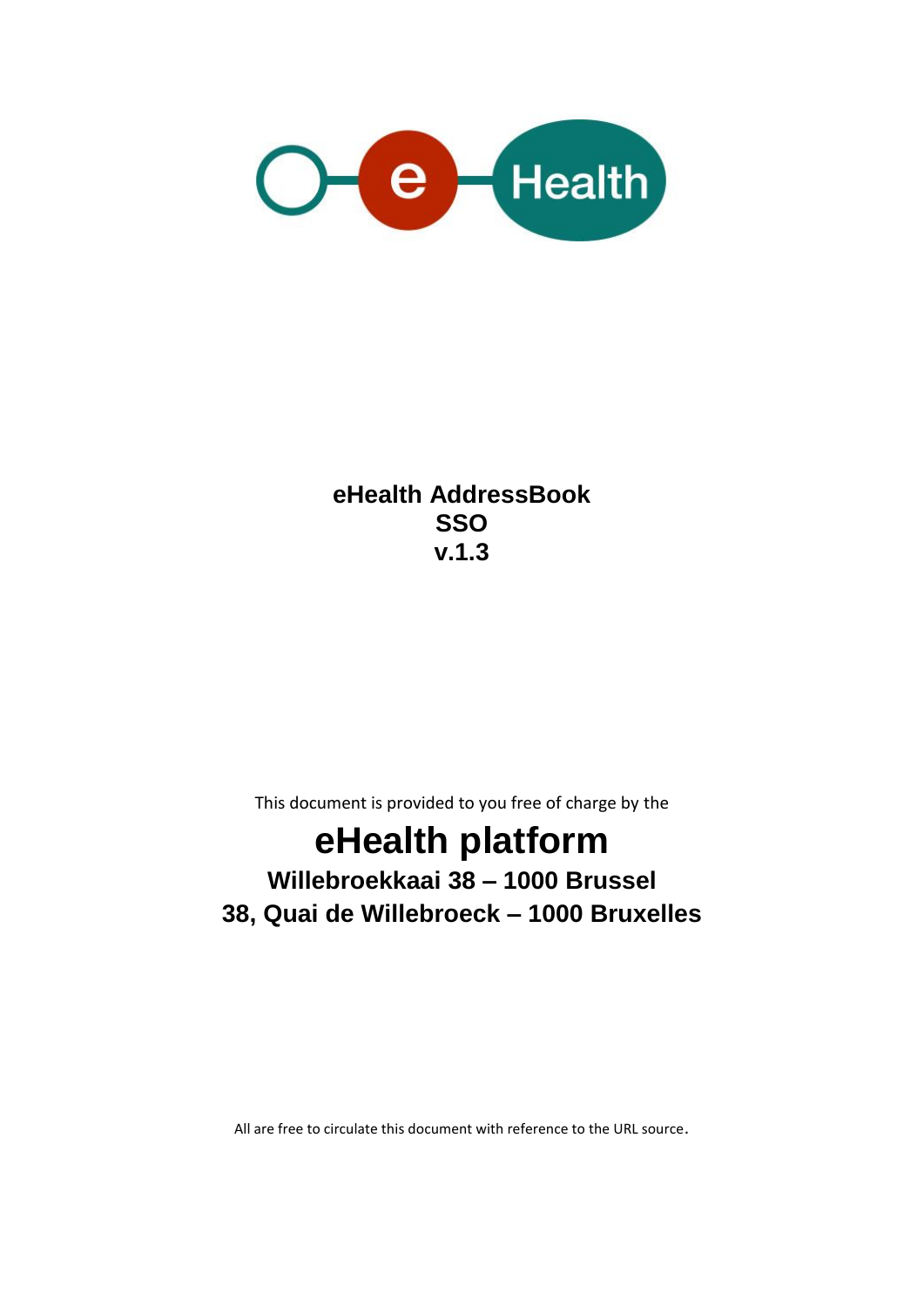# **Table of contents**

| 1.1 |  |
|-----|--|
| 2.  |  |
| 2.1 |  |
| 2.2 |  |

To the attention of: "IT expert" willing to integrate this web service.

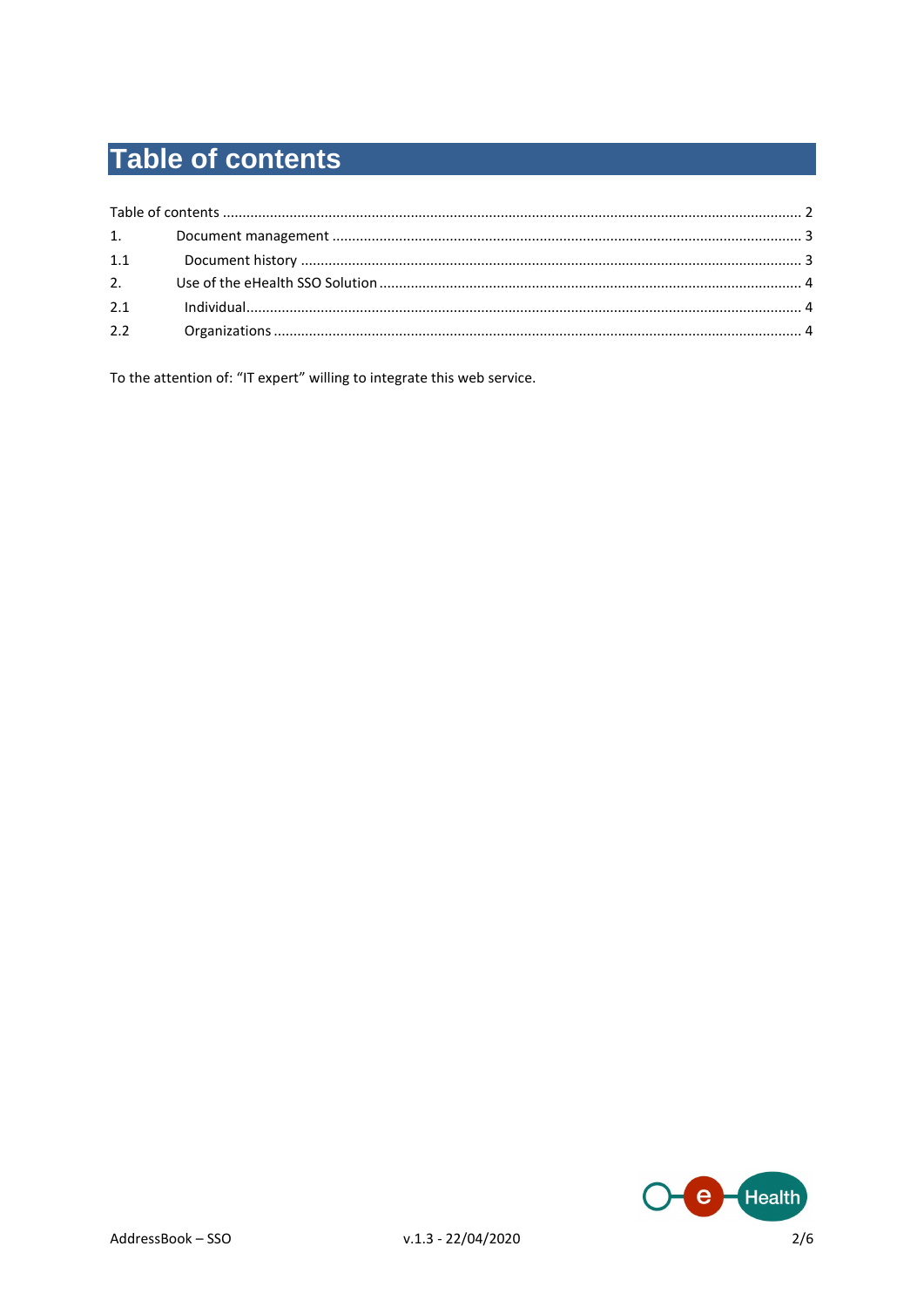## **1. Document management**

### **1.1 Document history**

| <b>Version</b> | Date       | <b>Author</b>    | Description of changes / remarks           |
|----------------|------------|------------------|--------------------------------------------|
| 1.00           | 21/03/2016 | eHealth platform | First version                              |
| 1.1            | 17/05/2016 | eHealth platform | Remove institution types no more supported |
| 1.2            | 26/04/2018 | eHealth platform | Layout and links                           |
| 1.3            | 22/04/2020 | eHealth platform | Update Chap $2 - 61$                       |

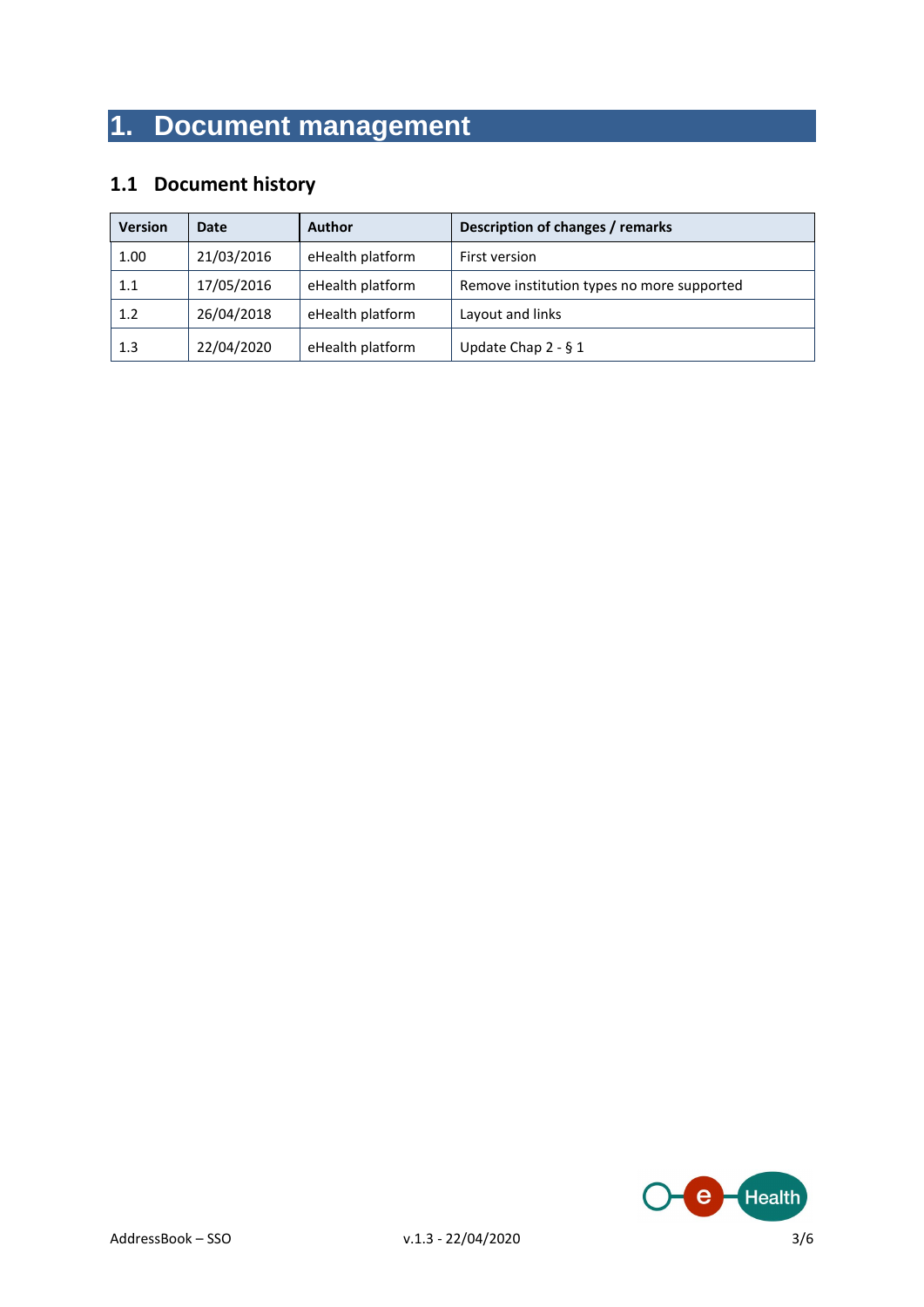### **2. Use of the eHealth SSO Solution**

The complete overview of the profile and a step-by-step implementation to start protecting a new application with SSO @ eHealth is described in the cookbook STS – HolderofKey.

#### *<https://www.ehealth.fgov.be/ehealthplatform/nl/service-iam-identity-access-management>*

This section specifies how the call to the Secure Token Service (STS) must be done to have access to the web service (WS). You must precise several attributes in the request.

To access the eHealth AddressBook WS, the response token must contain "true" for all of the boolean certification attribute.

If you obtain "false" for one boolean certification attribute: contact eHealth to verify that the requested test cases were correctly configured.

The documents Addressbook\_STS\_samlRequest.xml and Addressbook\_STS\_samlResponse.xml provide STS request/response examples.

Currently, individuals and organizations can have access to the eHealth AddressBook.

### **2.1 Individual**

The request for the SAML token is secured with the certificate of the individual issued by the eHealth platform. This certificate is used by the Holder-of-Key (HOK) mechanism. The attributes that need to be provided in the request are the following (AttributeNamespace: *urn:be:fgov:identification-namespace*):

 the social security identification number of the person starting the session: *urn:be:fgov:ehealth:1.0:certificateholder:person:ssin* and *urn:be:fgov:person:ssin*

You must also specify which information must be asserted by the eHealth platform. To have access to the AddressBook WS, the following data must be validated:

- the SSIN of the person starting the session(AttributeNamespace: urn:be:fgov:identification-namespace) urn:be:fgov:ehealth:1.0:certificateholder:person:ssin and urn:be:fgov:person:ssin
- the user uses his/her personal certificate (AttributeNamespace: "urn:be:fgov:certifiednamespace:ehealth"): urn:be:fgov:ehealth:1.0:certificateholder:person:ssin:usersession:boolean
- the user must be recognized in the eHealth system: (AttributeNamespace: urn:be:fgov:certifiednamespace:ehealth) urn:be:fgov:person:ssin:ehealth:1.0:recognisedperson:boolean

### **2.2 Organizations**

The request for the SAML token is secured with the certificate of the organization issued by the eHealth platform. This certificate is used by the HOK mechanism. The attributes that need to be provided in the request are the following (AttributeNamespace: *urn:be:fgov:identification-namespace*): For hospital:

 the identification of the hospital: *urn:be:fgov:ehealth:1.0:hospital:nihii-number AND urn:be:fgov:ehealth:1.0:certificateholder:hospital:nihii-number*

For pharmacy:

 *the identification of the pharmacy: urn:be:fgov:ehealth:1.0:pharmacy:nihii-number AND urn:be:fgov:ehealth:1.0:certificateholder:pharmacy:nihii-number*

For OTD pharmacy:

 *the identification of the OTD pharmacy: urn:be:fgov:ehealth:1.0:otdpharmacy:nihii-number AND urn:be:fgov:ehealth:1.0:certificateholder:otdpharmacy:nihii-number*

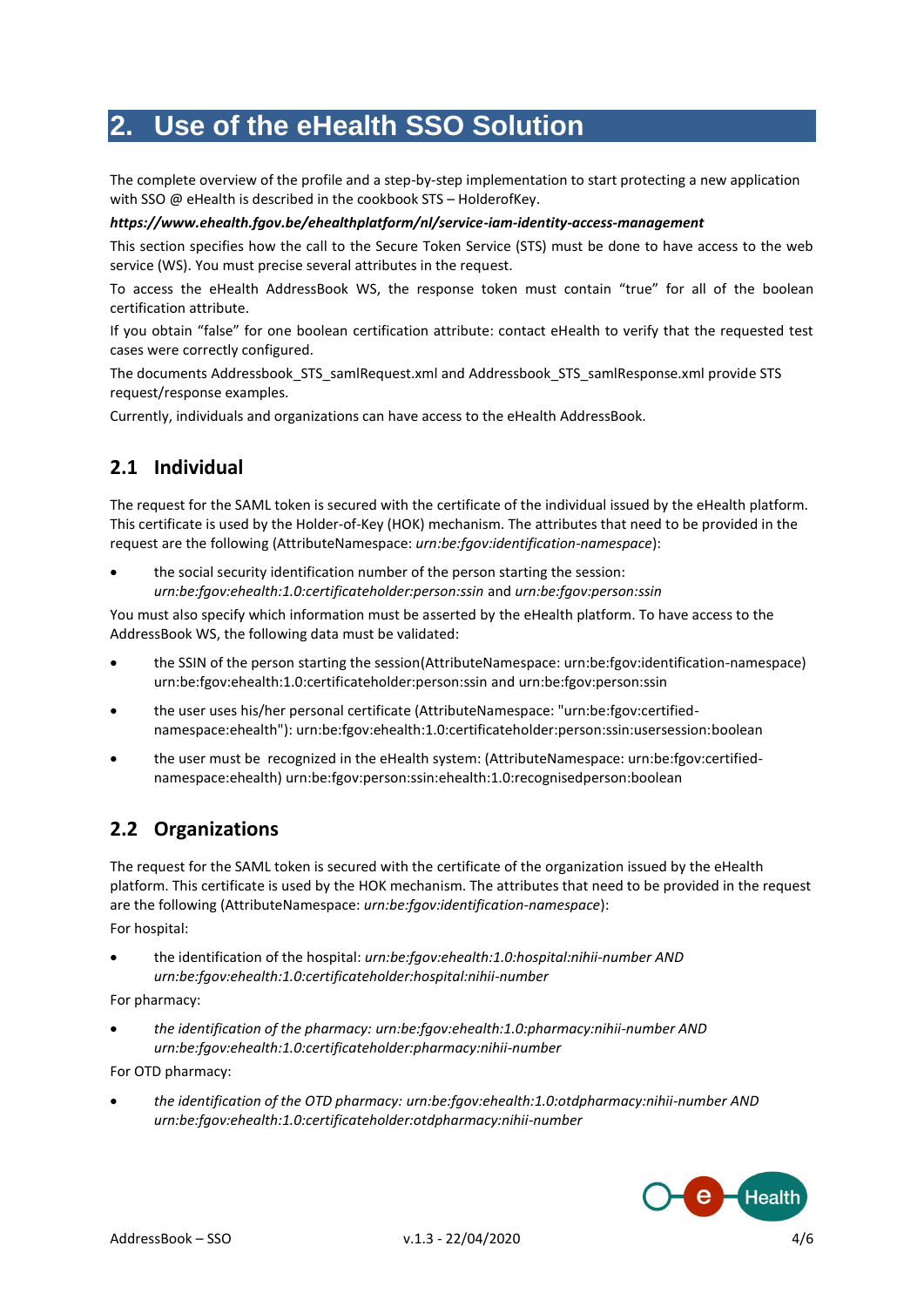#### For laboratory:

 *the identification of the laboratory: urn:be:fgov:ehealth:1.0:labo:nihii-number AND urn:be:fgov:ehealth:1.0:certificateholder:labo:nihii-number*

For palliative care:

 *the identification of the palliative care: urn:be:fgov:ehealth:1.0:palliativecare:nihii-number AND urn:be:fgov:ehealth:1.0:certificateholder:palliativecare:nihii-number*

For group of nurses:

 *the identification of the group of nurses: urn:be:fgov:ehealth:1.0:groupofnurses:nihii-number AND urn:be:fgov:ehealth:1.0:certificateholder:groupofnurses:nihii-number*

For retirement:

 *the identification of the retirement: urn:be:fgov:ehealth:1.0:retirement:nihii-number AND urn:be:fgov:ehealth:1.0:certificateholder:retirement:nihii-number*

For medical house:

 *the identification of the medical house: urn:be:fgov:ehealth:1.0:medicalhouse:nihii-number AND urn:be:fgov:ehealth:1.0:certificateholder:medicalhouse:nihii-number* 

For office doctors:

 *the identification of the office doctors: urn:be:fgov:ehealth:1.0:officedoctors:nihii-number AND urn:be:fgov:ehealth:1.0:certificateholder:officedoctors:nihii-number* 

For group of doctors:

 *the identification of the group of doctors: urn:be:fgov:ehealth:1.0:groupofdoctors:nihii-number AND urn:be:fgov:ehealth:1.0:certificateholder:groupofdoctors:nihii-number* 

For office bandagists:

 *the identification of the office bandagists: urn:be:fgov:ehealth:1.0:officebandagists:nihii-number AND urn:be:fgov:ehealth:1.0:certificateholder:officebandagists:nihii-number*

For psychiatric house:

 *the identification of the psychiatric house: urn:be:fgov:ehealth:1.0:psychiatrichouse:nihii-number AND urn:be:fgov:ehealth:1.0:certificateholder:psychiatrichouse:nihii-number*

For protected accommodation:

 *the identification of the protected accommodation: urn:be:fgov:ehealth:1.0:protectedaccomodation:nihii-number AND urn:be:fgov:ehealth:1.0:certificateholder:protectedaccomodation:nihii-number*

For homecare services:

 *the identification of the homecare services: urn:be:fgov:ehealth:1.0:homecareservices:nihii-number AND urn:be:fgov:ehealth:1.0:certificateholder:homecareservices:nihii-number*

For guard post:

 *the identification of the guard post: urn:be:fgov:ehealth:1.0:guardpost:nihii-number AND urn:be:fgov:ehealth:1.0:certificateholder:guardpost:nihii-number*

For EHP:

 *the identification of the EHP: urn:be:fgov:ehealth:1.0:organization:ehp-number AND urn:be:fgov:ehealth:1.0:certificateholder:organization:ehp-number*

For control organism:

 *the identification of the EHP: urn:be:fgov:ehealth:1.0:organization:ehp-number:controlorganism AND urn:be:fgov:ehealth:1.0:certificateholder:organization:ehp-number:controlorganism*